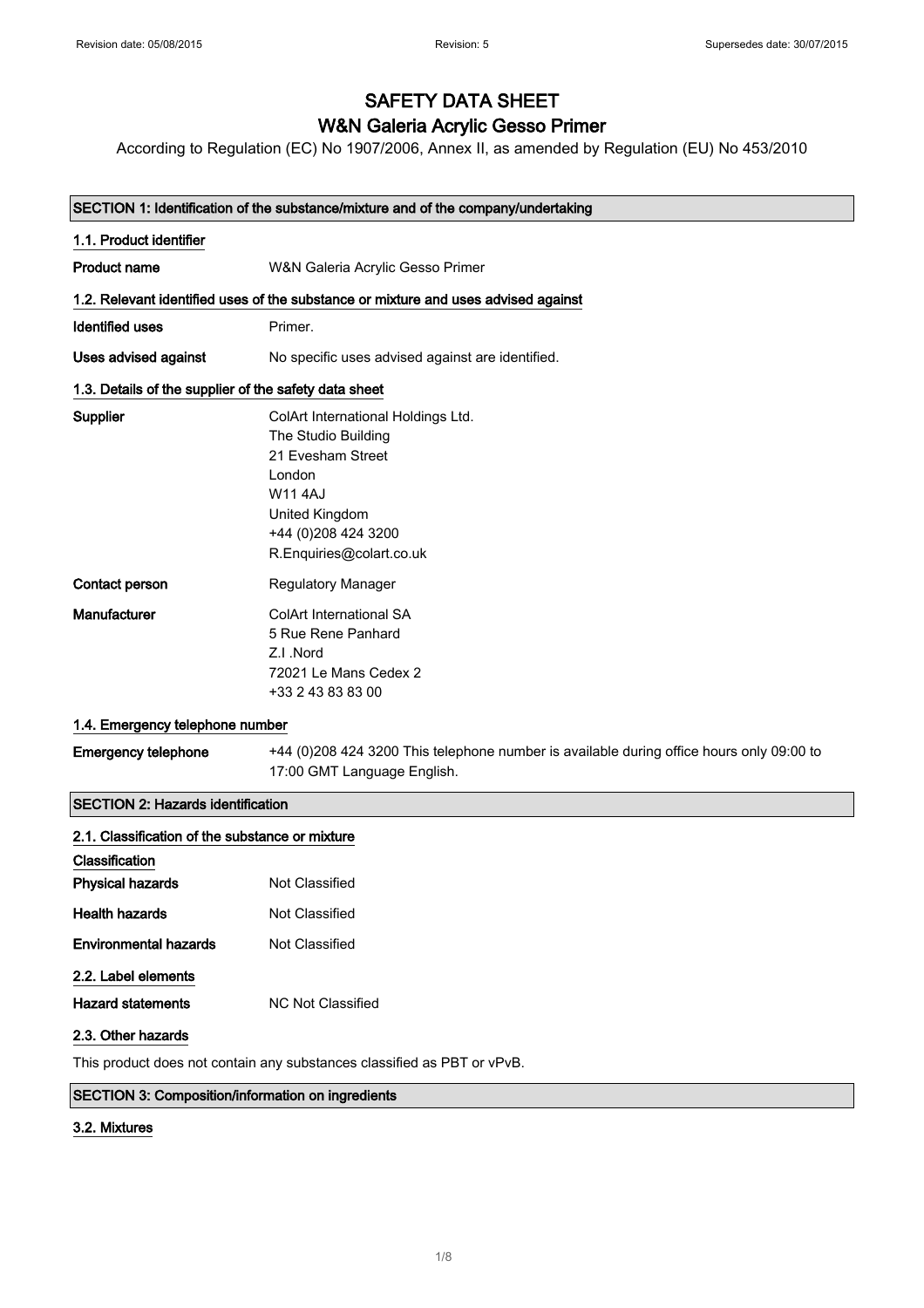| mono propylene glycol                                                           |                                                                                                                                                                                                                                                                                                                 | 1-5%                                      |
|---------------------------------------------------------------------------------|-----------------------------------------------------------------------------------------------------------------------------------------------------------------------------------------------------------------------------------------------------------------------------------------------------------------|-------------------------------------------|
| CAS number: 57-55-6                                                             | EC number: 200-338-0                                                                                                                                                                                                                                                                                            | REACH registration number: 01-            |
|                                                                                 |                                                                                                                                                                                                                                                                                                                 | 2119456809-23-xxxx                        |
| Classification                                                                  |                                                                                                                                                                                                                                                                                                                 | Classification (67/548/EEC or 1999/45/EC) |
| Not Classified                                                                  |                                                                                                                                                                                                                                                                                                                 |                                           |
|                                                                                 | The Full Text for all R-Phrases and Hazard Statements are Displayed in Section 16.                                                                                                                                                                                                                              |                                           |
| <b>Composition comments</b>                                                     | Any hazardous ingredients are below classification limit.                                                                                                                                                                                                                                                       |                                           |
| <b>SECTION 4: First aid measures</b>                                            |                                                                                                                                                                                                                                                                                                                 |                                           |
| 4.1. Description of first aid measures                                          |                                                                                                                                                                                                                                                                                                                 |                                           |
| <b>General information</b>                                                      | If in doubt, get medical attention promptly. Show this Safety Data Sheet to the medical<br>personnel.                                                                                                                                                                                                           |                                           |
| Inhalation                                                                      | No specific recommendations. If throat irritation or coughing persists, proceed as follows.<br>Move affected person to fresh air and keep warm and at rest in a position comfortable for<br>breathing. Loosen tight clothing such as collar, tie or belt. Get medical attention if any<br>discomfort continues. |                                           |
| Ingestion                                                                       | No specific recommendations. If throat irritation or coughing persists, proceed as follows.<br>Rinse mouth. Get medical attention if any discomfort continues.                                                                                                                                                  |                                           |
| Skin contact                                                                    | No specific recommendations. Rinse with water. Get medical attention if any discomfort<br>continues.                                                                                                                                                                                                            |                                           |
| Eye contact                                                                     | Rinse with water. Get medical attention if any discomfort continues.                                                                                                                                                                                                                                            |                                           |
| Protection of first aiders                                                      | Use protective equipment appropriate for surrounding materials.                                                                                                                                                                                                                                                 |                                           |
|                                                                                 | 4.2. Most important symptoms and effects, both acute and delayed                                                                                                                                                                                                                                                |                                           |
| <b>General information</b>                                                      | The severity of the symptoms described will vary dependent on the concentration and the<br>length of exposure.                                                                                                                                                                                                  |                                           |
| Inhalation                                                                      | No specific symptoms known. Spray/mists may cause respiratory tract irritation.                                                                                                                                                                                                                                 |                                           |
| Ingestion                                                                       | No specific symptoms known. May cause discomfort if swallowed.                                                                                                                                                                                                                                                  |                                           |
| <b>Skin contact</b>                                                             | No specific symptoms known. May cause discomfort.                                                                                                                                                                                                                                                               |                                           |
| Eye contact                                                                     | No specific symptoms known. May be slightly irritating to eyes.                                                                                                                                                                                                                                                 |                                           |
| 4.3. Indication of any immediate medical attention and special treatment needed |                                                                                                                                                                                                                                                                                                                 |                                           |
| Notes for the doctor                                                            | Treat symptomatically.                                                                                                                                                                                                                                                                                          |                                           |
| <b>Specific treatments</b>                                                      | No special treatment required.                                                                                                                                                                                                                                                                                  |                                           |
| <b>SECTION 5: Firefighting measures</b>                                         |                                                                                                                                                                                                                                                                                                                 |                                           |
| 5.1. Extinguishing media                                                        |                                                                                                                                                                                                                                                                                                                 |                                           |
| Suitable extinguishing media                                                    | The product is not flammable. Extinguish with alcohol-resistant foam, carbon dioxide, dry<br>powder or water fog. Use fire-extinguishing media suitable for the surrounding fire.                                                                                                                               |                                           |
| Unsuitable extinguishing<br>media                                               | Do not use water jet as an extinguisher, as this will spread the fire.                                                                                                                                                                                                                                          |                                           |
| 5.2. Special hazards arising from the substance or mixture                      |                                                                                                                                                                                                                                                                                                                 |                                           |
| Specific hazards                                                                | Containers can burst violently or explode when heated, due to excessive pressure build-up.                                                                                                                                                                                                                      |                                           |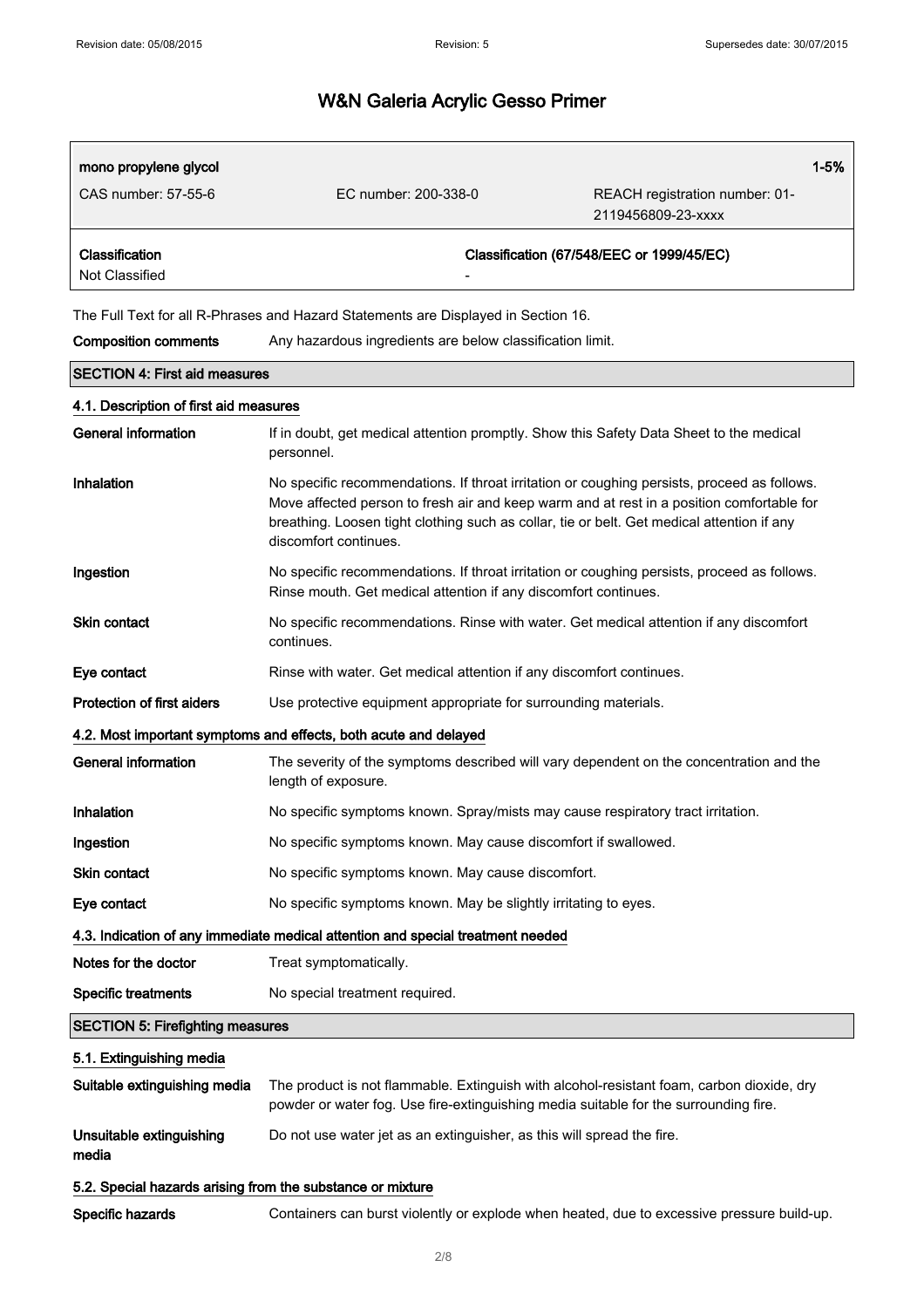| <b>Hazardous combustion</b><br>products                   | Thermal decomposition or combustion products may include the following substances:<br>Harmful gases or vapours.                                                                                                                                                                                                                                                              |  |
|-----------------------------------------------------------|------------------------------------------------------------------------------------------------------------------------------------------------------------------------------------------------------------------------------------------------------------------------------------------------------------------------------------------------------------------------------|--|
| 5.3. Advice for firefighters                              |                                                                                                                                                                                                                                                                                                                                                                              |  |
| Protective actions during<br>firefighting                 | Avoid breathing fire gases or vapours. Evacuate area. Cool containers exposed to heat with<br>water spray and remove them from the fire area if it can be done without risk. Cool containers<br>exposed to flames with water until well after the fire is out. If a leak or spill has not ignited, use<br>water spray to disperse vapours and protect men stopping the leak. |  |
| Special protective equipment<br>for firefighters          | Wear positive-pressure self-contained breathing apparatus (SCBA) and appropriate protective<br>clothing. Firefighter's clothing conforming to European standard EN469 (including helmets,<br>protective boots and gloves) will provide a basic level of protection for chemical incidents.                                                                                   |  |
| <b>SECTION 6: Accidental release measures</b>             |                                                                                                                                                                                                                                                                                                                                                                              |  |
|                                                           | 6.1. Personal precautions, protective equipment and emergency procedures                                                                                                                                                                                                                                                                                                     |  |
| <b>Personal precautions</b>                               | No specific recommendations. For personal protection, see Section 8.                                                                                                                                                                                                                                                                                                         |  |
| 6.2. Environmental precautions                            |                                                                                                                                                                                                                                                                                                                                                                              |  |
| <b>Environmental precautions</b>                          | Avoid discharge into drains or watercourses or onto the ground.                                                                                                                                                                                                                                                                                                              |  |
| 6.3. Methods and material for containment and cleaning up |                                                                                                                                                                                                                                                                                                                                                                              |  |
| Methods for cleaning up                                   | Reuse or recycle products wherever possible. Absorb spillage to prevent material damage.<br>Flush contaminated area with plenty of water. Wash thoroughly after dealing with a spillage.<br>Dispose of contents/container in accordance with national regulations.                                                                                                           |  |
| 6.4. Reference to other sections                          |                                                                                                                                                                                                                                                                                                                                                                              |  |
| Reference to other sections                               | For personal protection, see Section 8.                                                                                                                                                                                                                                                                                                                                      |  |
| <b>SECTION 7: Handling and storage</b>                    |                                                                                                                                                                                                                                                                                                                                                                              |  |
| 7.1. Precautions for safe handling                        |                                                                                                                                                                                                                                                                                                                                                                              |  |
| <b>Usage precautions</b>                                  | Read and follow manufacturer's recommendations. Wear protective clothing as described in<br>Section 8 of this safety data sheet. Keep away from food, drink and animal feeding stuffs.<br>Handle all packages and containers carefully to minimise spills. Keep container tightly sealed<br>when not in use. Avoid the formation of mists.                                   |  |
| Advice on general<br>occupational hygiene                 | Wash promptly if skin becomes contaminated. Take off contaminated clothing. Wash<br>contaminated clothing before reuse.                                                                                                                                                                                                                                                      |  |
|                                                           | 7.2. Conditions for safe storage, including any incompatibilities                                                                                                                                                                                                                                                                                                            |  |
| <b>Storage precautions</b>                                | No specific recommendations.                                                                                                                                                                                                                                                                                                                                                 |  |
| Storage class                                             | Unspecified storage.                                                                                                                                                                                                                                                                                                                                                         |  |
| 7.3. Specific end use(s)                                  |                                                                                                                                                                                                                                                                                                                                                                              |  |

Specific end use(s) The identified uses for this product are detailed in Section 1.2.

SECTION 8: Exposure Controls/personal protection

### 8.1. Control parameters

Occupational exposure limits

#### mono propylene glycol

Long-term exposure limit (8-hour TWA): WEL 150 ppm 474 mg/m<sup>3</sup> total vapour and particulates Long-term exposure limit (8-hour TWA): WEL 10 mg/m<sup>3</sup> particulate

WEL = Workplace Exposure Limit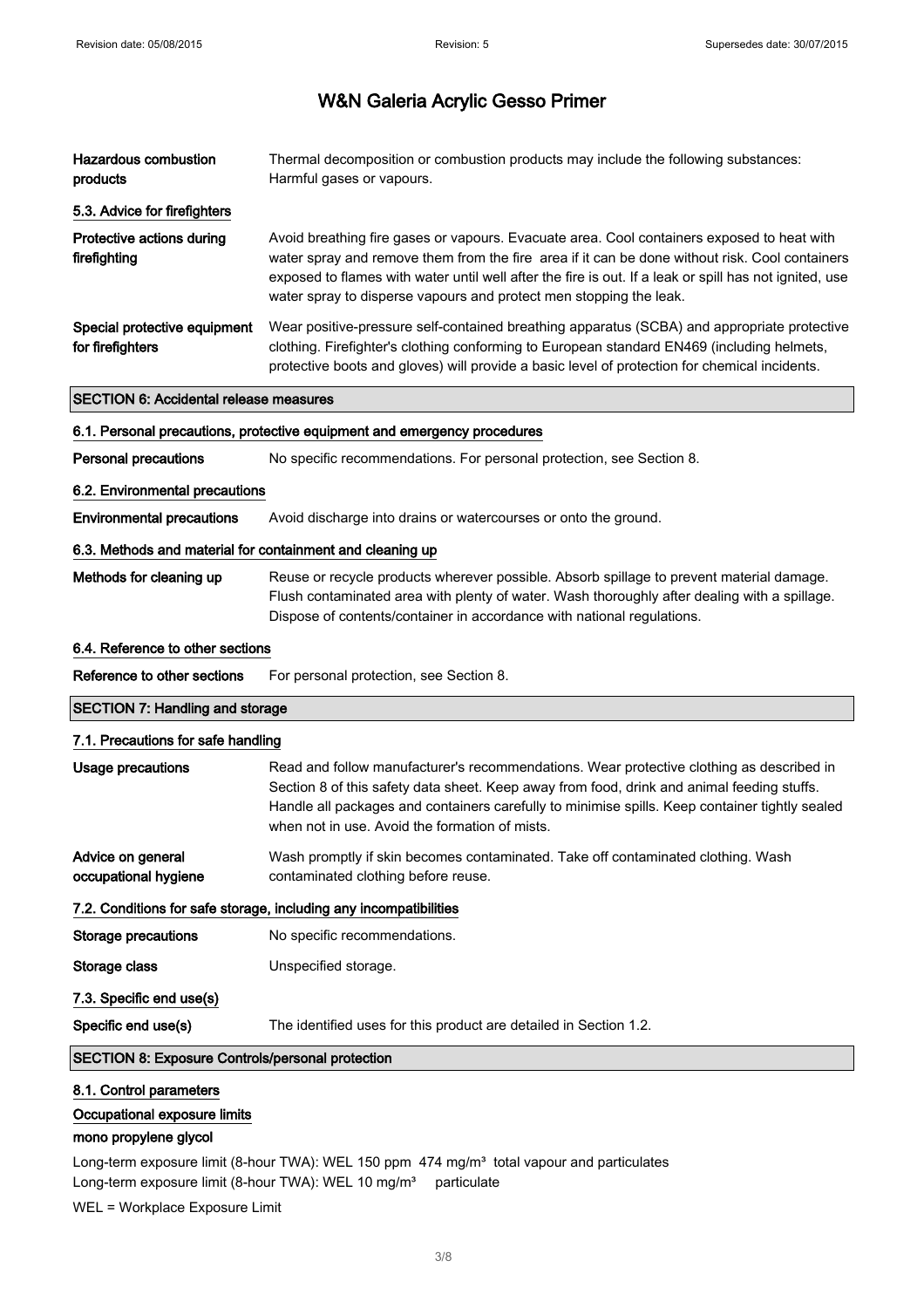| 8.2. Exposure controls                             |                                                                                                                                                                                                  |
|----------------------------------------------------|--------------------------------------------------------------------------------------------------------------------------------------------------------------------------------------------------|
| Appropriate engineering<br>controls                | No specific ventilation requirements.                                                                                                                                                            |
| Eye/face protection                                | No specific eye protection required during normal use. Large Spillages: Eyewear complying<br>with an approved standard should be worn if a risk assessment indicates eye contact is<br>possible. |
| Hand protection                                    | No specific hand protection recommended. Large Spillages: Wear protective gloves.                                                                                                                |
| Other skin and body<br>protection                  | No specific recommendations                                                                                                                                                                      |
| Hygiene measures                                   | Wash hands thoroughly after handling. Wash at the end of each work shift and before eating,<br>smoking and using the toilet. Do not eat, drink or smoke when using this product.                 |
| Respiratory protection                             | No specific recommendations. Provide adequate ventilation. Large Spillages: If ventilation is<br>inadequate, suitable respiratory protection must be worn.                                       |
| Environmental exposure<br>controls                 | Not regarded as dangerous for the environment.                                                                                                                                                   |
| <b>SECTION 9: Physical and Chemical Properties</b> |                                                                                                                                                                                                  |

## 9.1. Information on basic physical and chemical properties

| Appearance                                              | Paste                                                                                                                  |  |
|---------------------------------------------------------|------------------------------------------------------------------------------------------------------------------------|--|
| Colour                                                  | White.                                                                                                                 |  |
| Odour                                                   | Characteristic.                                                                                                        |  |
| pH                                                      | pH (concentrated solution): 8.5-9.5                                                                                    |  |
| Initial boiling point and range                         | > 100°C @ 760 mm Hg                                                                                                    |  |
| Vapour density                                          | >1                                                                                                                     |  |
| <b>Relative density</b>                                 | 1.4-1.6 @ 20°C                                                                                                         |  |
| Solubility(ies)                                         | Miscible with water                                                                                                    |  |
| 9.2. Other information                                  |                                                                                                                        |  |
| <b>SECTION 10: Stability and reactivity</b>             |                                                                                                                        |  |
| 10.1. Reactivity                                        |                                                                                                                        |  |
| Reactivity                                              | There are no known reactivity hazards associated with this product.                                                    |  |
| 10.2. Chemical stability                                |                                                                                                                        |  |
| <b>Stability</b>                                        | Stable at normal ambient temperatures and when used as recommended. Stable under the<br>prescribed storage conditions. |  |
| 10.3. Possibility of hazardous reactions                |                                                                                                                        |  |
| Possibility of hazardous<br>reactions                   | No potentially hazardous reactions known.                                                                              |  |
| 10.4. Conditions to avoid<br><b>Conditions to avoid</b> | There are no known conditions that are likely to result in a hazardous situation.                                      |  |
| 10.5. Incompatible materials                            |                                                                                                                        |  |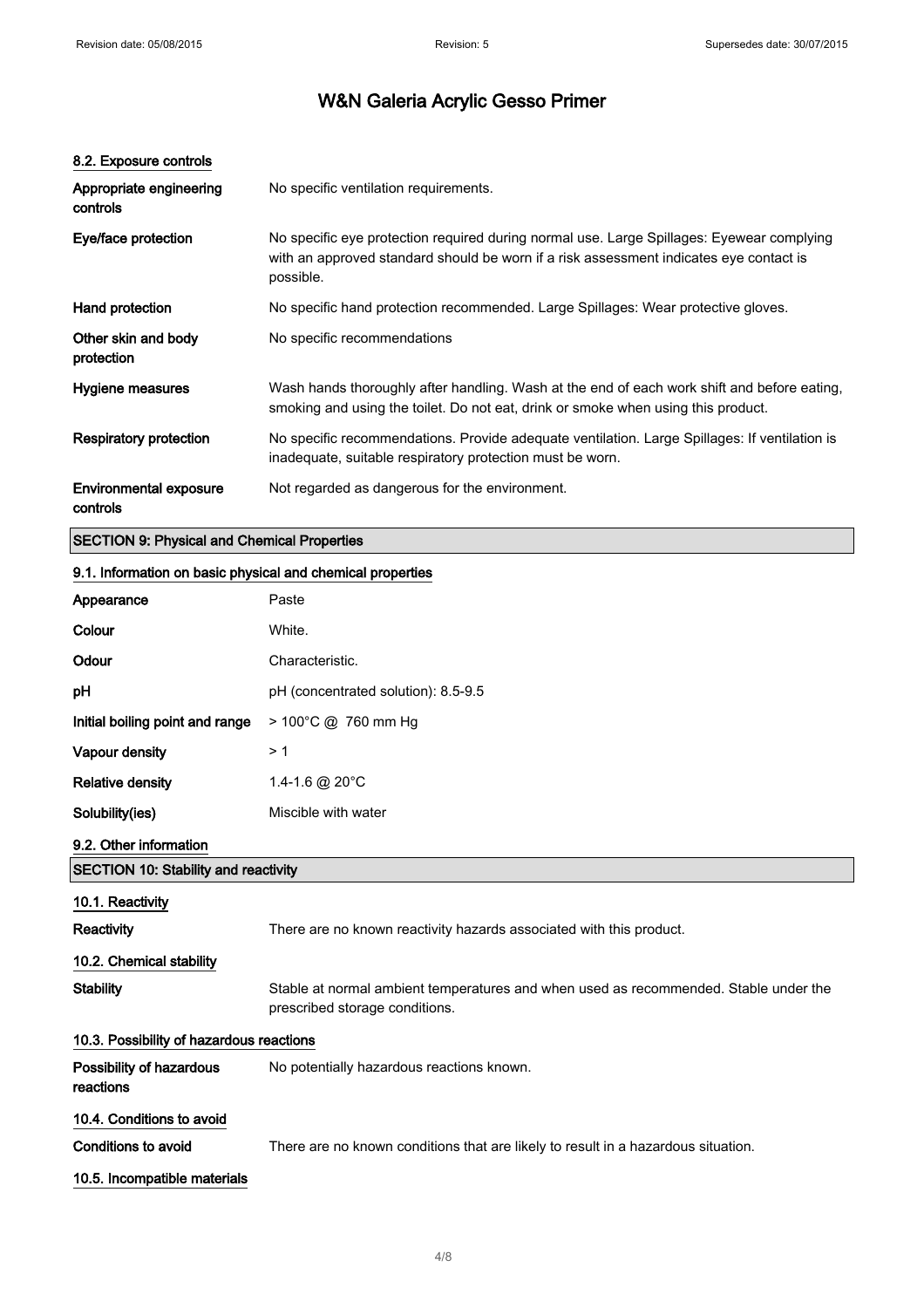| Materials to avoid                                                   | No specific material or group of materials is likely to react with the product to produce a<br>hazardous situation.                                                     |
|----------------------------------------------------------------------|-------------------------------------------------------------------------------------------------------------------------------------------------------------------------|
| 10.6. Hazardous decomposition products                               |                                                                                                                                                                         |
| Hazardous decomposition<br>products                                  | Does not decompose when used and stored as recommended. Thermal decomposition or<br>combustion products may include the following substances: Harmful gases or vapours. |
| <b>SECTION 11: Toxicological information</b>                         |                                                                                                                                                                         |
| 11.1. Information on toxicological effects                           |                                                                                                                                                                         |
| <b>Toxicological effects</b>                                         | Not regarded as a health hazard under current legislation.                                                                                                              |
| Acute toxicity - oral<br>Notes (oral LD <sub>50</sub> )              | Based on available data the classification criteria are not met.                                                                                                        |
| Acute toxicity - dermal<br>Notes (dermal LD <sub>50</sub> )          | Based on available data the classification criteria are not met.                                                                                                        |
| Acute toxicity - inhalation<br>Notes (inhalation LC <sub>50</sub> )  | Based on available data the classification criteria are not met.                                                                                                        |
| Skin corrosion/irritation<br>Animal data                             | Based on available data the classification criteria are not met.                                                                                                        |
| Serious eye damage/irritation<br>Serious eye damage/irritation       | Based on available data the classification criteria are not met.                                                                                                        |
| <b>Respiratory sensitisation</b><br><b>Respiratory sensitisation</b> | Based on available data the classification criteria are not met.                                                                                                        |
| <b>Skin sensitisation</b><br>Skin sensitisation                      | Based on available data the classification criteria are not met.                                                                                                        |
| Germ cell mutagenicity<br>Genotoxicity - in vitro                    | Based on available data the classification criteria are not met.                                                                                                        |
| Carcinogenicity<br>Carcinogenicity                                   | Based on available data the classification criteria are not met.                                                                                                        |
| <b>IARC</b> carcinogenicity                                          | None of the ingredients are listed or exempt.                                                                                                                           |
| Reproductive toxicity<br>Reproductive toxicity - fertility           | Based on available data the classification criteria are not met.                                                                                                        |
| Reproductive toxicity -<br>development                               | Based on available data the classification criteria are not met.                                                                                                        |
| Specific target organ toxicity - single exposure                     |                                                                                                                                                                         |
| STOT - single exposure                                               | Not classified as a specific target organ toxicant after a single exposure.                                                                                             |
| Specific target organ toxicity - repeated exposure                   |                                                                                                                                                                         |
| STOT - repeated exposure                                             | Not classified as a specific target organ toxicant after repeated exposure.                                                                                             |
| <b>Aspiration hazard</b><br><b>Aspiration hazard</b>                 | Based on available data the classification criteria are not met.                                                                                                        |
| <b>General information</b>                                           | No specific health hazards known. The severity of the symptoms described will vary<br>dependent on the concentration and the length of exposure.                        |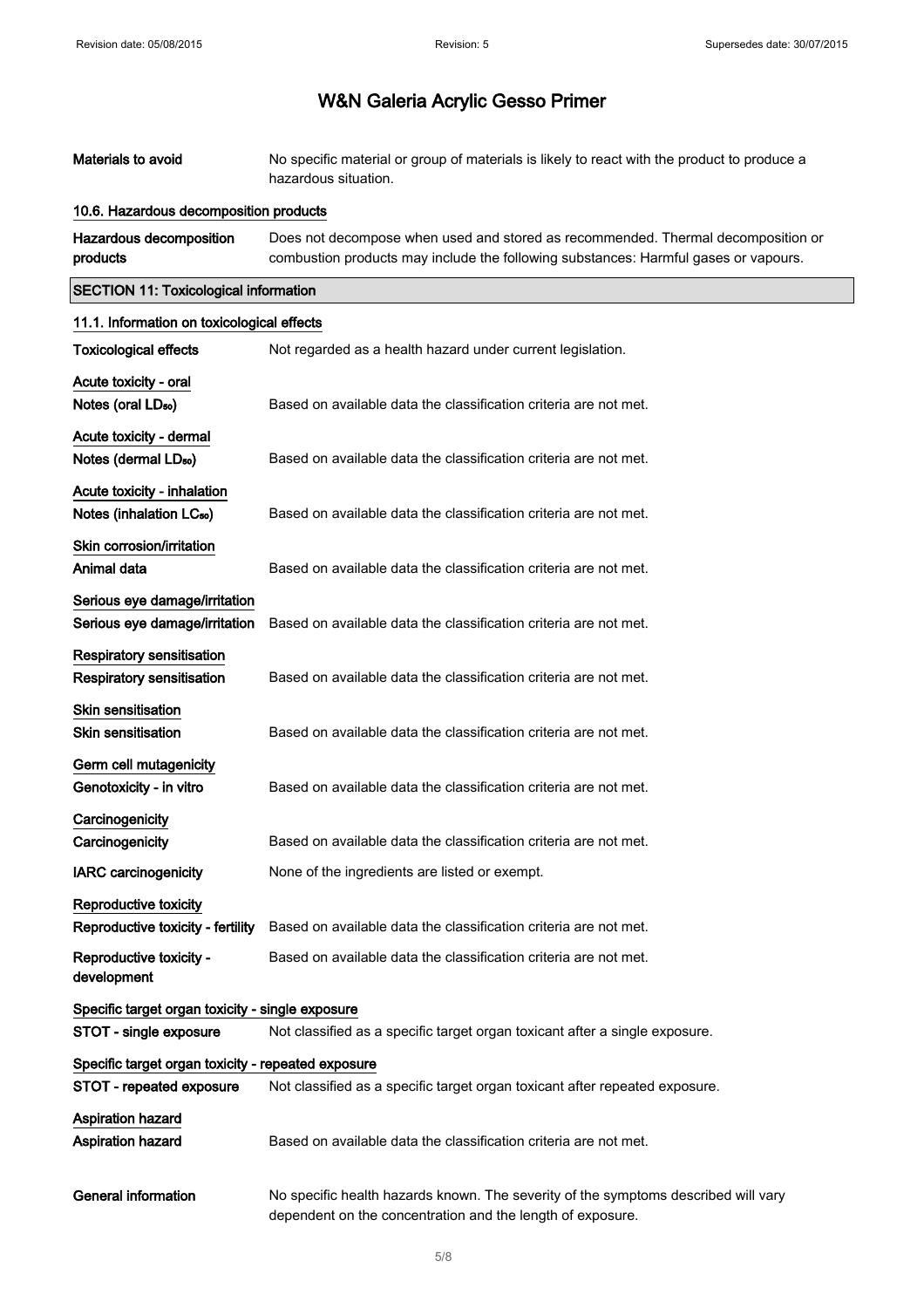| Inhalation                          | No specific symptoms known. Spray/mists may cause respiratory tract irritation.                                     |
|-------------------------------------|---------------------------------------------------------------------------------------------------------------------|
| Ingestion                           | No specific symptoms known. May cause discomfort if swallowed.                                                      |
| <b>Skin contact</b>                 | No specific symptoms known. May cause discomfort.                                                                   |
| Eye contact                         | No specific symptoms known. May be slightly irritating to eyes.                                                     |
| Acute and chronic health<br>hazards | No specific health hazards known.                                                                                   |
| Route of entry                      | Ingestion Inhalation Skin and/or eye contact                                                                        |
| Target organs                       | No specific target organs known.                                                                                    |
| <b>Medical symptoms</b>             | Prolonged or repeated exposure may cause the following adverse effects: Irritation of eyes<br>and mucous membranes. |

## SECTION 12: Ecological Information

| <b>Ecotoxicity</b>                         | Not regarded as dangerous for the environment. However, large or frequent spills may have<br>hazardous effects on the environment.                                                              |  |
|--------------------------------------------|-------------------------------------------------------------------------------------------------------------------------------------------------------------------------------------------------|--|
| 12.1. Toxicity                             |                                                                                                                                                                                                 |  |
| <b>Toxicity</b>                            | Based on available data the classification criteria are not met.                                                                                                                                |  |
| Acute toxicity - fish                      | Not determined.                                                                                                                                                                                 |  |
| Acute toxicity - aquatic<br>invertebrates  | Not determined.                                                                                                                                                                                 |  |
| Acute toxicity - aquatic plants            | Not determined.                                                                                                                                                                                 |  |
| Acute toxicity -<br>microorganisms         | Not determined.                                                                                                                                                                                 |  |
| 12.2. Persistence and degradability        |                                                                                                                                                                                                 |  |
|                                            | Persistence and degradability The degradability of the product is not known.                                                                                                                    |  |
| 12.3. Bioaccumulative potential            |                                                                                                                                                                                                 |  |
| <b>Bioaccumulative potential</b>           | No data available on bioaccumulation.                                                                                                                                                           |  |
| 12.4. Mobility in soil                     |                                                                                                                                                                                                 |  |
| <b>Mobility</b>                            | No data available.                                                                                                                                                                              |  |
| 12.5. Results of PBT and vPvB assessment   |                                                                                                                                                                                                 |  |
| Results of PBT and vPvB<br>assessment      | This product does not contain any substances classified as PBT or vPvB.                                                                                                                         |  |
| 12.6. Other adverse effects                |                                                                                                                                                                                                 |  |
| Other adverse effects                      | None known.                                                                                                                                                                                     |  |
| <b>SECTION 13: Disposal considerations</b> |                                                                                                                                                                                                 |  |
| 13.1. Waste treatment methods              |                                                                                                                                                                                                 |  |
| <b>General information</b>                 | The generation of waste should be minimised or avoided wherever possible. Reuse or recycle<br>products wherever possible. This material and its container must be disposed of in a safe<br>way. |  |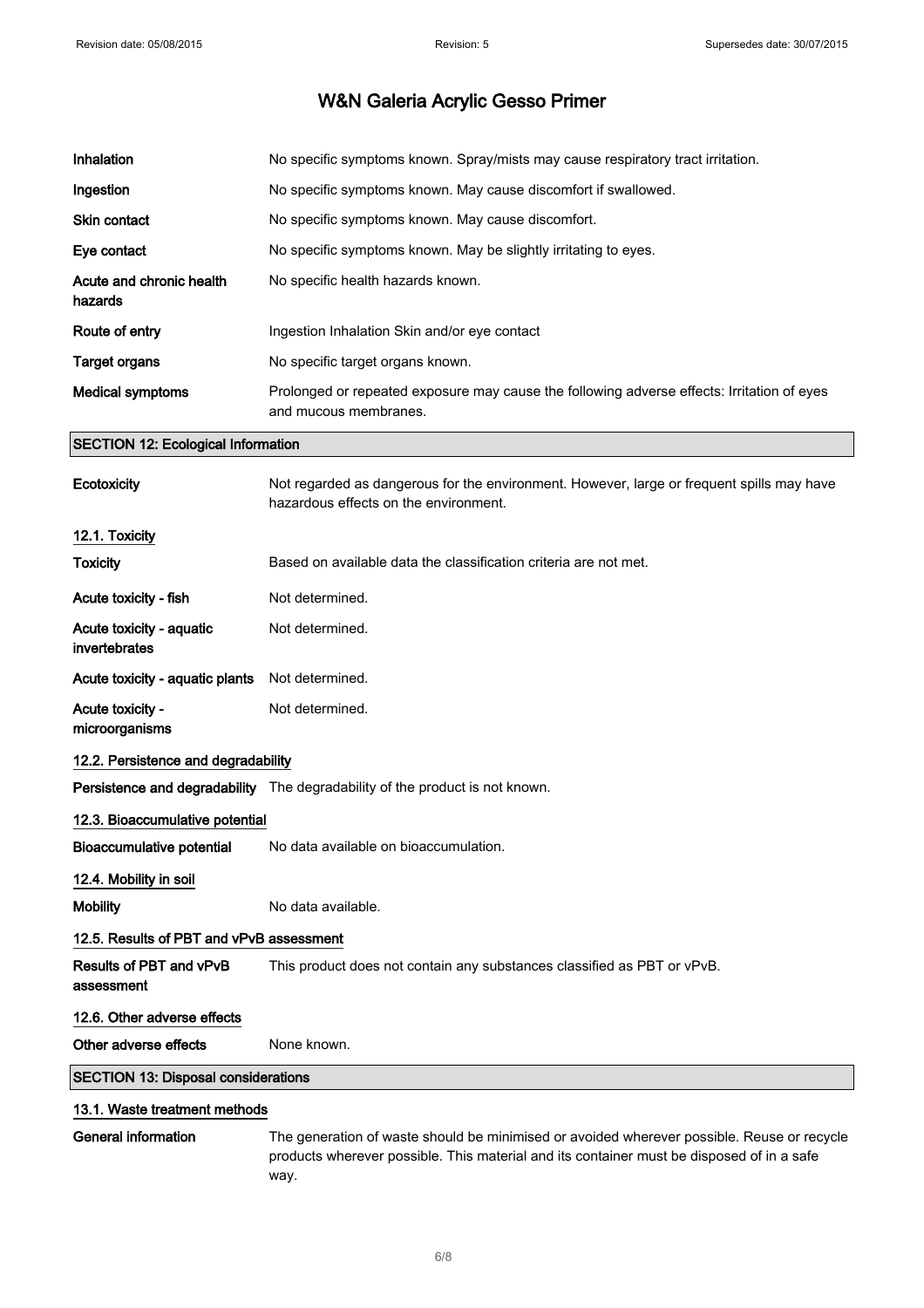### SECTION 14: Transport information

General The product is not covered by international regulations on the transport of dangerous goods (IMDG, IATA, ADR/RID).

#### 14.1. UN number

Not applicable.

### 14.2. UN proper shipping name

Not applicable.

#### 14.3. Transport hazard class(es)

No transport warning sign required.

#### 14.4. Packing group

Not applicable.

#### 14.5. Environmental hazards

#### Environmentally hazardous substance/marine pollutant

No.

#### 14.6. Special precautions for user

Not applicable.

#### 14.7. Transport in bulk according to Annex II of MARPOL73/78 and the IBC Code

Transport in bulk according to Not applicable. Annex II of MARPOL 73/78 and the IBC Code

### SECTION 15: Regulatory information

|                             | 15.1. Safety, health and environmental regulations/legislation specific for the substance or mixture |
|-----------------------------|------------------------------------------------------------------------------------------------------|
| <b>National regulations</b> | Health and Safety at Work etc. Act 1974 (as amended).                                                |
|                             | The Chemicals (Hazard Information and Packaging for Supply) Regulations 2009 (SI 2009                |
|                             | No. 716).                                                                                            |
|                             | The Carriage of Dangerous Goods and Use of Transportable Pressure Equipment                          |
|                             | Regulations 2009 (SI 2009 No. 1348) (as amended) ["CDG 2009"].                                       |
|                             | EH40/2005 Workplace exposure limits.                                                                 |
| EU legislation              | Regulation (EC) No 1907/2006 of the European Parliament and of the Council of 18                     |
|                             | December 2006 concerning the Registration, Evaluation, Authorisation and Restriction of              |
|                             | Chemicals (REACH) (as amended).                                                                      |
|                             | Commission Regulation (EU) No 453/2010 of 20 May 2010.                                               |
|                             | Regulation (EC) No 1272/2008 of the European Parliament and of the Council of 16                     |
|                             | December 2008 on classification, labelling and packaging of substances and mixtures (as<br>amended). |
|                             | Dangerous Preparations Directive 1999/45/EC.                                                         |
|                             | Dangerous Substances Directive 67/548/EEC.                                                           |